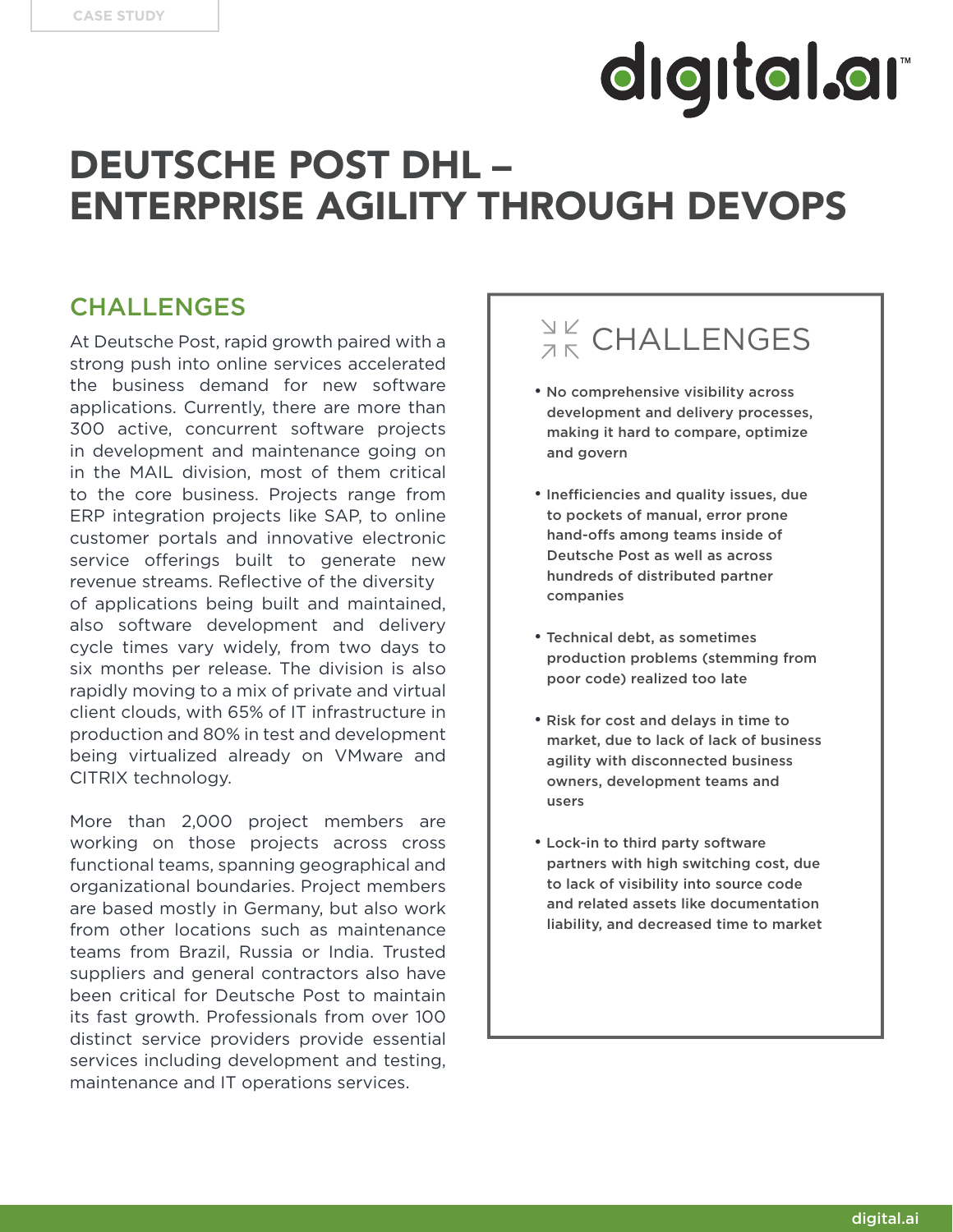To manage growth profitably, the Deutsche Post identified the need to drive efficiencies through better governance and oversight, and by automating and standardizing application delivery."

Too much time was spent on tasks not adding apparent business value, impeding business agility. For some older applications, it was already a time-consuming task to locate the original source code or to understand the rationale for certain programming decisions. There were also huge differences in terms of process and automation maturity, across the organization. Too many processes were manual and error-prone, and lacked a common standard. For example, every service provider had their own process for releasing and shipping software, and the methods for delivery varied. These multiple hand-offs too often resulted in inefficiencies and manual errors.

Besides driving new efficiencies, another stated goal was to accelerate innovation and shorten time to market, by streamlining collaboration and sharing software modules. The majority of the division's 300 development and maintenance projects were

### Deutsche Post

- **Industry:** Communications and Logistics Services Provider
- • **Location:** Global Enterprise headquartered in Germany, with international subsidiaries
- **Size:** Nearly 500,000 employees in 220 countries; revenue 51 billion euros
- **Partners:** Implementation partner was ASERVO, technology partner was HP
- **Challenge:** Need to unify decentralized application development teams using multiple processes and to create centralized IT governance and visibility
- **Solution:** Codified set of agile processes using TeamForge to enable collaborative application development and deployment across internal and external cloud infrastructure

using their own source code and artifact repositories, development methodologies and software tools. There was a high degree of redundancy mainly in storage locations of documentations) and lack of cohesive processes for application delivery and tracking of software quality metrics. This approach was costly, and lacked the alignment and visibility demanded by mandates for more agility.

"Using TeamForge, we achieved a high degree of industrialization of our software maintenance" *Kay Schober,*

Vice President of IT Service Control at Deutsche Post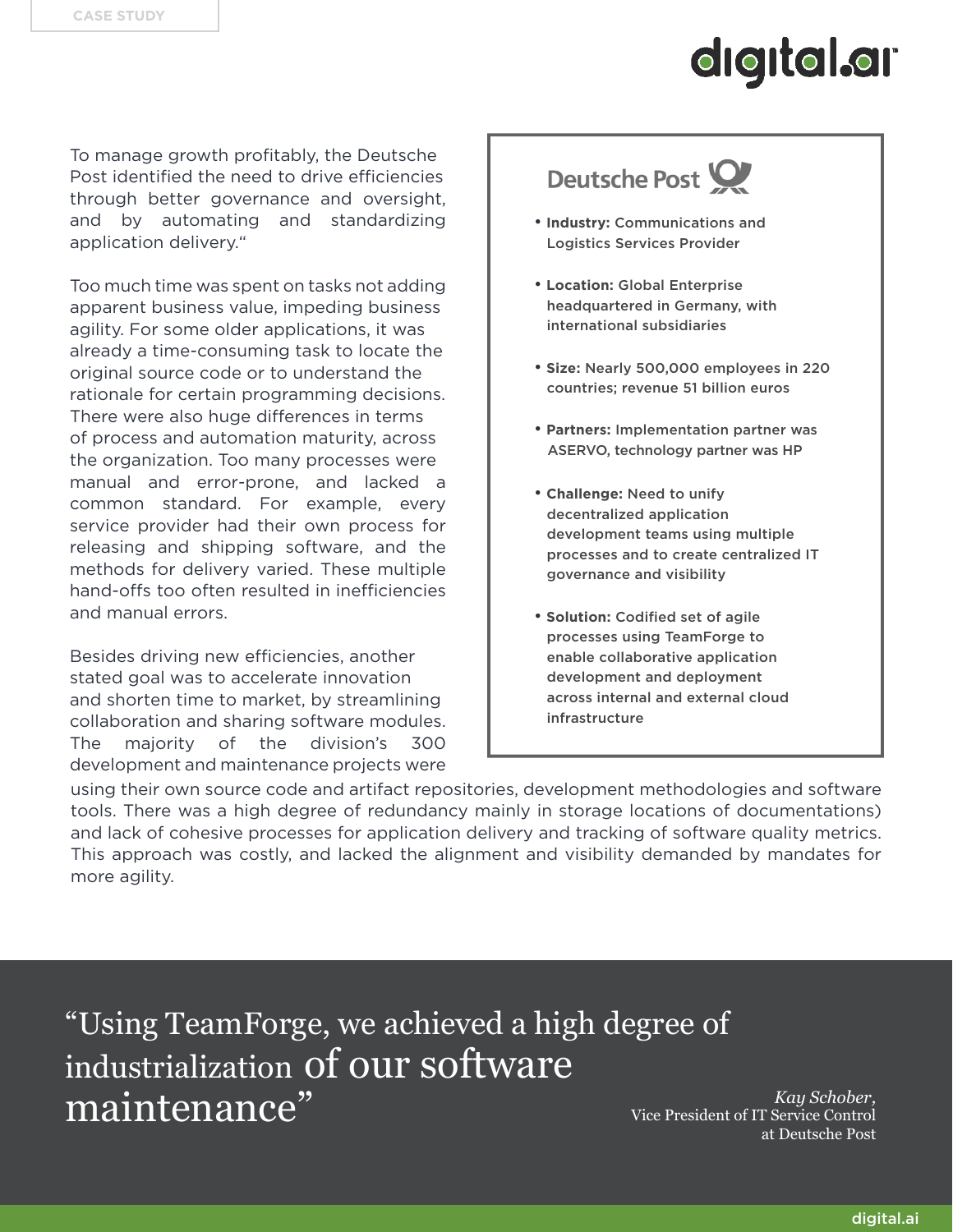Development and maintenance errors often only became apparent in integration, sometimes errors could just be fixed during acceptance tests or even only once the code had moved to production. At that point, it had become difficult and expensive to fix the code, building up considerable technical debt. And, too much time was spent managing the plethora of different tools itself, unnecessarily overburdening the development teams.

Deutsche Post also lacked timely visibility into source code and related documentation— and, as a result had to rely on its many software partners to provide critical information when needed. While the majority of partners are highly responsive, relying on over hundred vendors exposed the organization to unnecessary risk and created situations of vendor lock-in.



- Codifies modern development practices: Enables continuous integration and deployment release cycles ranging from daily to weekly to monthly, without compromising central governance and oversight
- Provides the platform: Single, integrated set of ALM capabilities; from planning to tracking to build, test and deploy
- Manages risk: Central governance and control, while empowering project teams with flexible process design
- Institutes best practice: Centralized, shared and searchable repository for code, document and discussions
- Creates the community: Wikis, discussion forums and document automatically associated to code repositories
- Speeds production: Automated provisioning of build, test, and deployment servers (though already in place, now integrated on one platform)
- Integrates with preferred ALM tools: Like Eclipse, HP Quality Center, HP Operations Orchestrator and HP Server Automation software, and Hudson
- Choice in delivery: Such as the preferred TeamForge hosted option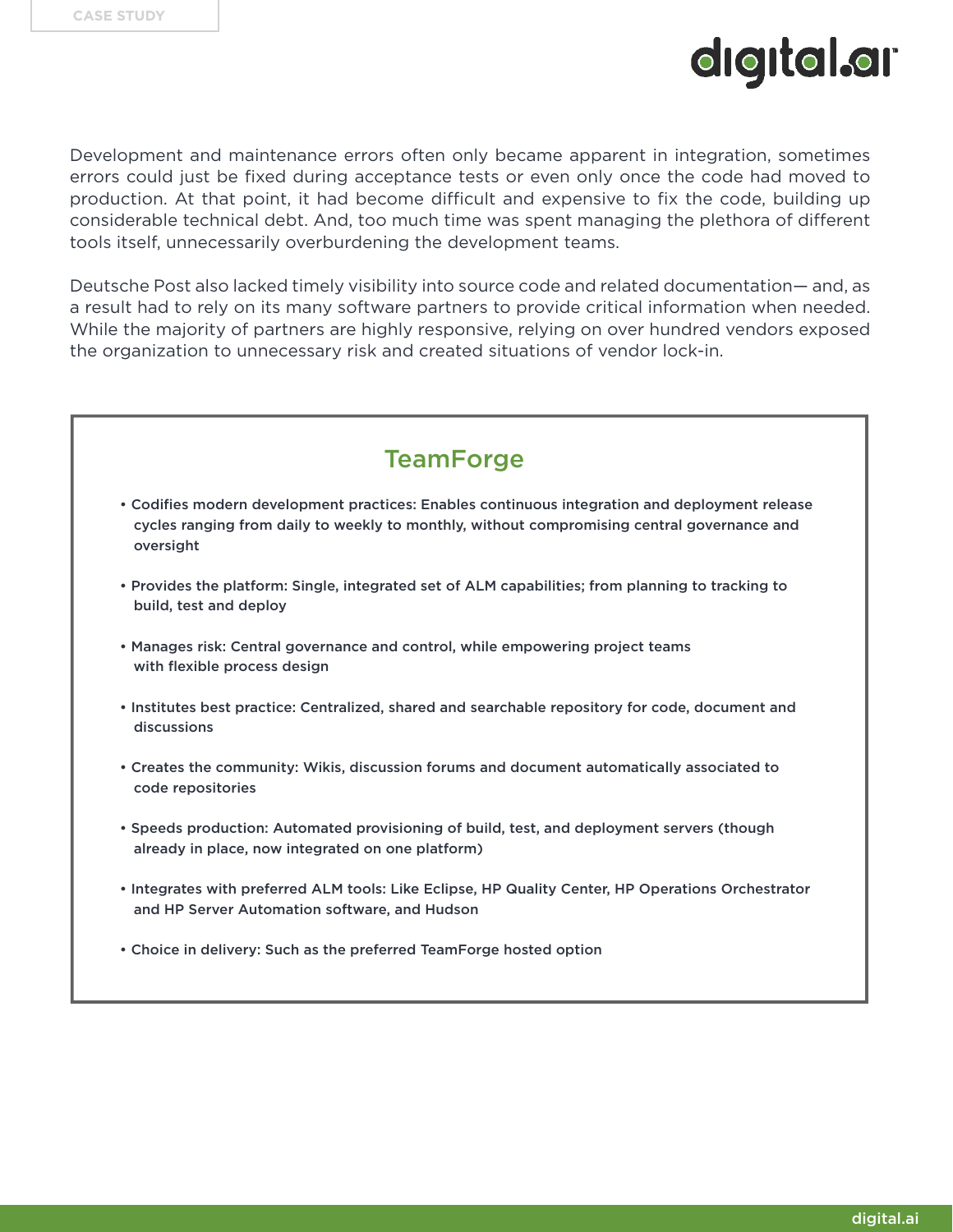#### STANDARDIZING ON TEAMFORGE

Deutsche Post needed a solution to drive application lifecycle management (ALM), unified across development, maintenance and IT operations (DevOps). In particular, this required a lifecycle process and tool platform that would enable iterative and agile continuous integration (CI) and deployment capability. A central platform would have to manage all the aspects of resource management, source code management, and continuous integration and delivery from code to 'build and test', to actual 'release and application deployment'.

In particular, deep integration with HP Quality Center (HP QC), HP Operations Orchestrator (HP OO) and HP Server Automation (HP SA) software was seen as critical, as well as the ability to seamlessly interface with Hudson, Eclipse and Subversion open-source technology.

Scalability and flexibility were also key requirements: The new platform had to scale to 1,000s or possibly 10,000 of users, be accessible securely across geographic and organizational boundaries,and be flexible enough to support of a variety of methodologies from waterfall to Agile and Scrum. And, it had to integrate seamlessly into developer's preferred working environments, including Eclipse and Visual Studio. What's more however, simply mandating and implementing a new infrastructure 'top-down' would not be enough. The company earlyon realized that developer buy-in to any new platform would be imperative for the success of the initiative. So that platform had to be easy to use, and integrate seamlessly with developers' and project managers' work environments.

Deutsche Post DHL engaged on an elaborate evaluation process to identify the products that could live up to the task. In the end, only one product was considered to fit the need, TeamForge. All other products either could not live up to the demands of scale and integration, proved to be too rigid, or did not provide the integrated set of collaboration and social coding features required. An initial pilot project lasting nine months and covering five key projects clearly demonstrated that TeamForge was up to the task, and convinced senior management to implement TeamForge as the standard ALM platform across Deutsche Post's MAIL division. Starting in 2009, Deutsche Post started to implement TeamForge over several phases, adding additional users and projects over time.

The TeamForge platform offers developer and project managers a single set of integrated capabilities, including requirements management, software version control, bug tracking, build management, release packaging and automated static source code analysis. The platform supports continuous integration, delivery and deployment release cycles ranging from daily to weekly to monthly, and helps bridge the hand-off between development and operations (DevOps).

TeamForge also drives collaboration and enables social coding, with Wikis, discussion forums and documents automatically associated to code repositories. Perhaps most important for Deutsche Post, TeamForge excels at automated provisioning of build, test, and deployment servers, locally or in the cloud. Also, TeamForge easily integrates with the organization's other software tools, including Eclipse and HP Business Technology Optimization (HP BTO, including HP QC, HP OO and HP SA). Aligned with Deutsche Post's strategy for cloud based software delivery, TeamForge runs within a hosted platform.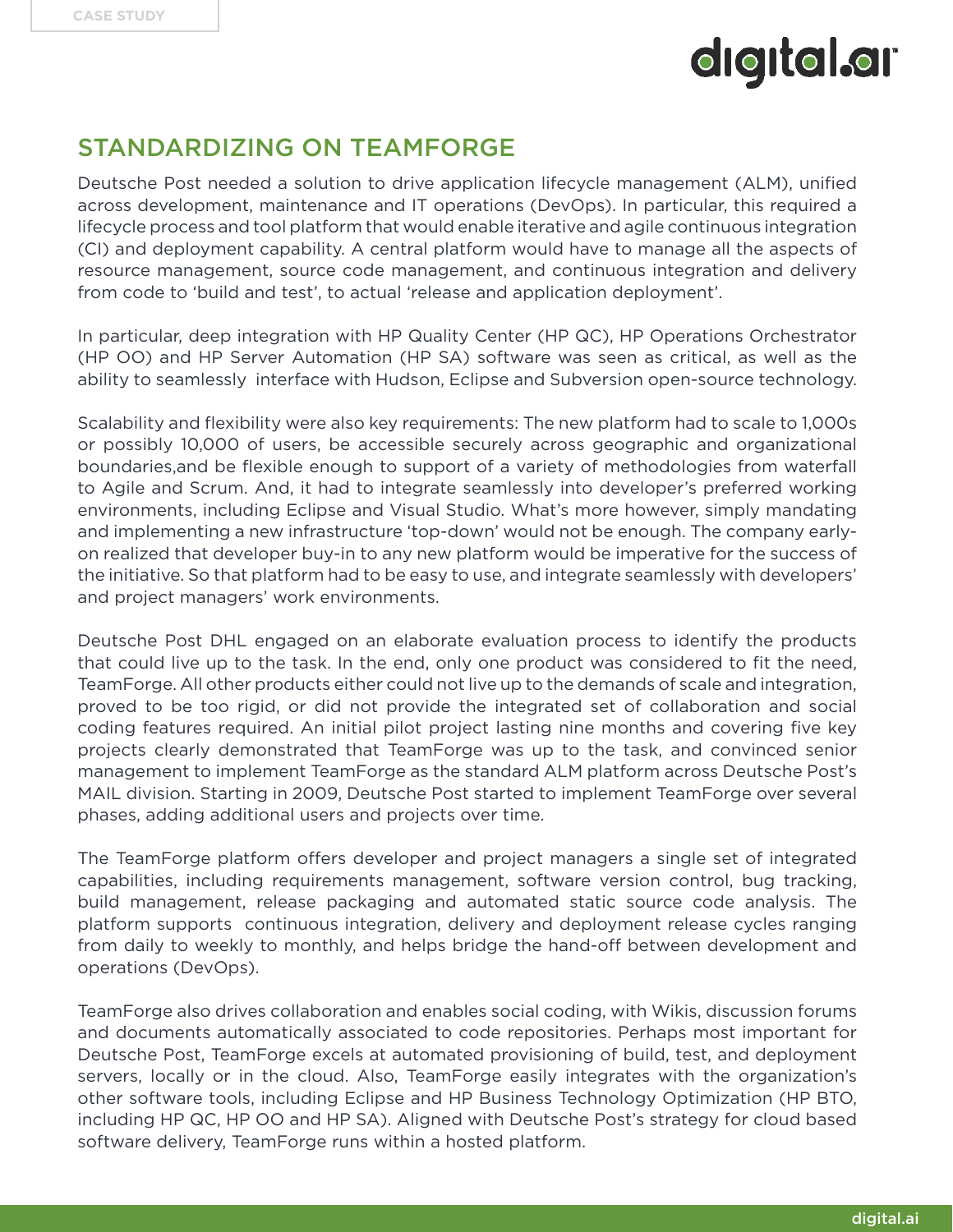#### QUANTIFIABLE AND DEMONSTRABLE RESULTS

The ongoing integration and automation of processes from code to delivery already has been a huge success at Deutsche Post. In particular, the acceleration of continuous integration and deployment received high marks internally, across code, build, test, release and delivery. Provisioning the right servers for deployment used to take four months; now in a few mouse clicks, provisioning can be done instantaneously within TeamForge, and configured to the particular needs of that software project.

Integration with HP QC has proven to be especially productive. Code is released continuously to build and test, and results from tests are fed back automatically for tracking into TeamForge. That helps to assess the status and success of software projects, and to identify early-on opportunities for improvements. This end-to-end automation accelerates software delivery, and is expected to eventually free the company's software developer 'artists' from many of the burdens of provisioning and deploying essential IT infrastructure. As a result, it allows them to focus on what they're best at: deliver innovative, high-quality software applications.

#### Results

- Business agility, as applications can be delivered closer aligned and timed with the business needs, and vendors can be faster on- and off-boarded
- Increased efficiencies and quality, with consistent and industrialized processes and automation, now across projects, and from development into operations
- Reduced risk and improved time to-market, through instant visibility into documentation
- Better product quality, as development defects are detected and fixed early, before they reach production
- Improved planning on change and new apps, for faster implementation and better resource usage
- Continuing to expand usage in the assessment of vendor selection through quality benchmarking, once CTF is fully rolled out
- Realized tangible, significant savings in infrastructure costs (by retiring multiple legacy systems)

Deutsche Post improved business agility, through consistent process integration with operations (DevOps), and by tapping into the cloud. Software stacks are selectively integrated on demand and in an elastic way by users with deployment infrastructure stacks and test harnesses, and then loaded onto a set of servers in the cloud. This is performed for any type of developer lifecycle and continuous integration and deployment strategy – ranging from release cycles of daily to monthly time tables.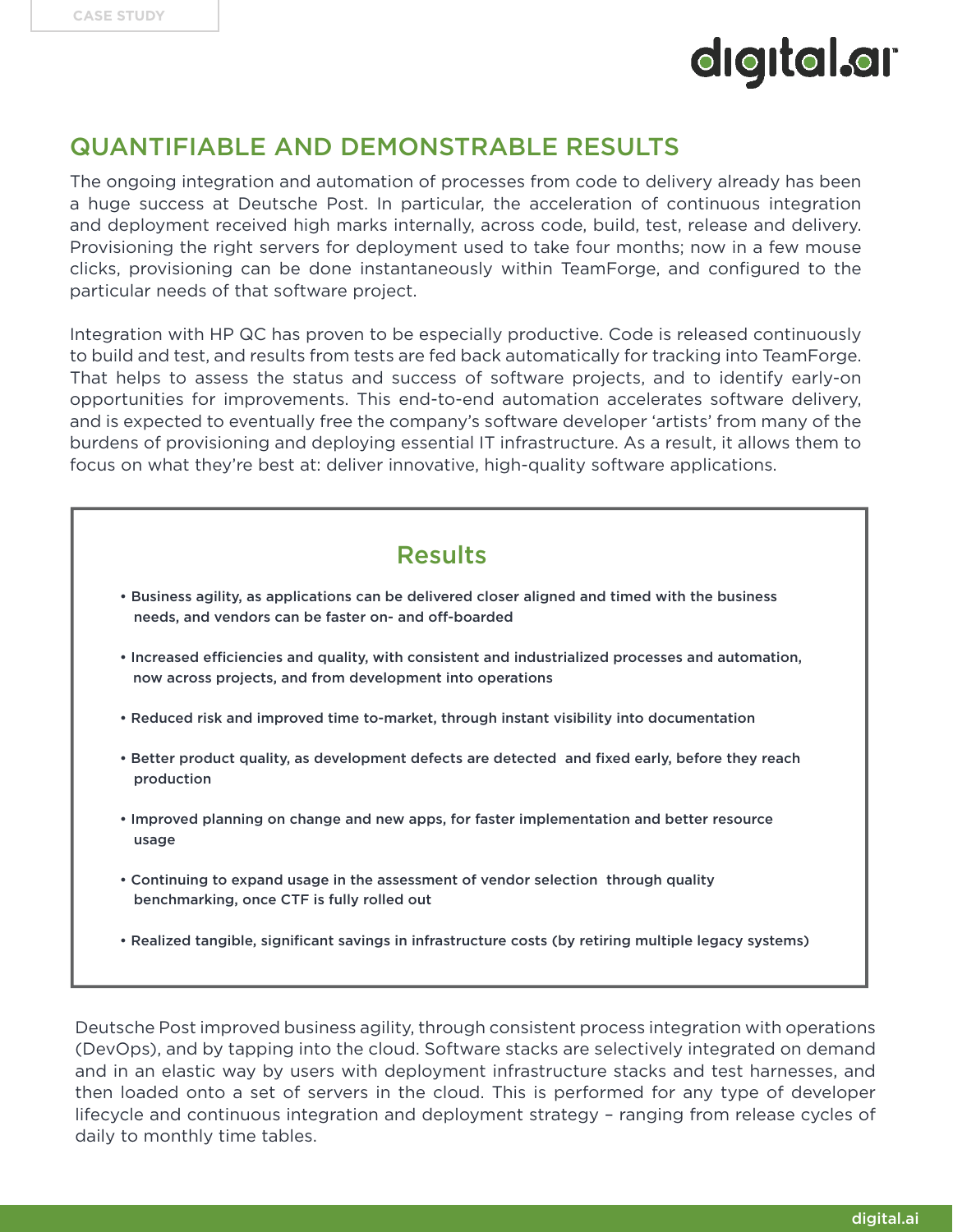Collaboration between development, maintenance and operations teams also has been simplified with TeamForge Wikis, as the standard approach to quickly and efficiently share information across projects and departments. With thousands of documents and discussions generated monthly for each project, users benefit from TeamForge's ability to securely and automatically associate every piece of information to development artifacts. This function enables them to easily search and locate vital information. Finally, TeamForge's ability to create micro-sites by projects or by business line fosters the building of development communities and assists with internal marketing.

There also were some unexpected, surprising side benefits: Deutsche Post was able to save on energy costs, by automating and standardizing processes for continuous integration, and reducing usage of unneeded computing resources.

Deutsche Post DHL's IT initiative has had a positive strategic, financial, and operational effect on the company. Using a single platform to standardize all vital processes (for development, maintenance and operations) enables collaboration, drives efficiency, and reduces cost. Also business agility improved, as applications can be delivered closer aligned and timed with the business needs, and vendors can be faster on- and off-boarded. Applications can be managed and deployed at the pace demanded by the business, from months to weeks or even days, without jeopardizing governance, visibility and oversight.

Deutsche Post performed a formal ROI analysis, and concluded that already after the first rollout phase (about a third of total roll-out), TeamForge essentially had paid for itself. Furthermore, development defects are detected and fixed early-on, and central visibility also helps to spot and improve poor processes or underperforming software partners. Additional benefits include accountability, control, and governance that further reduce cost and help to ensure regulatory compliance. Finally, standardization enables the company to reduce expenses and institutionalize best practices, resulting in higher-quality products and more rapid development and release to production.

The TeamForge platform is now being deployed rapidly across the MAIL business department's IT organization. It currently supports nearly 500 highly active users working on more than 115 projects. The group expects to support 50% of its roughly 300 IT projects in development and maintenance and 1,500 – 2,000 active users on the platform.

"With TeamForge, we now have a scalable ALM platform, which enabled us to deliver maintenance industrialization."

*Kay Schober,* Vice President of IT Service Control at Deutsche Post